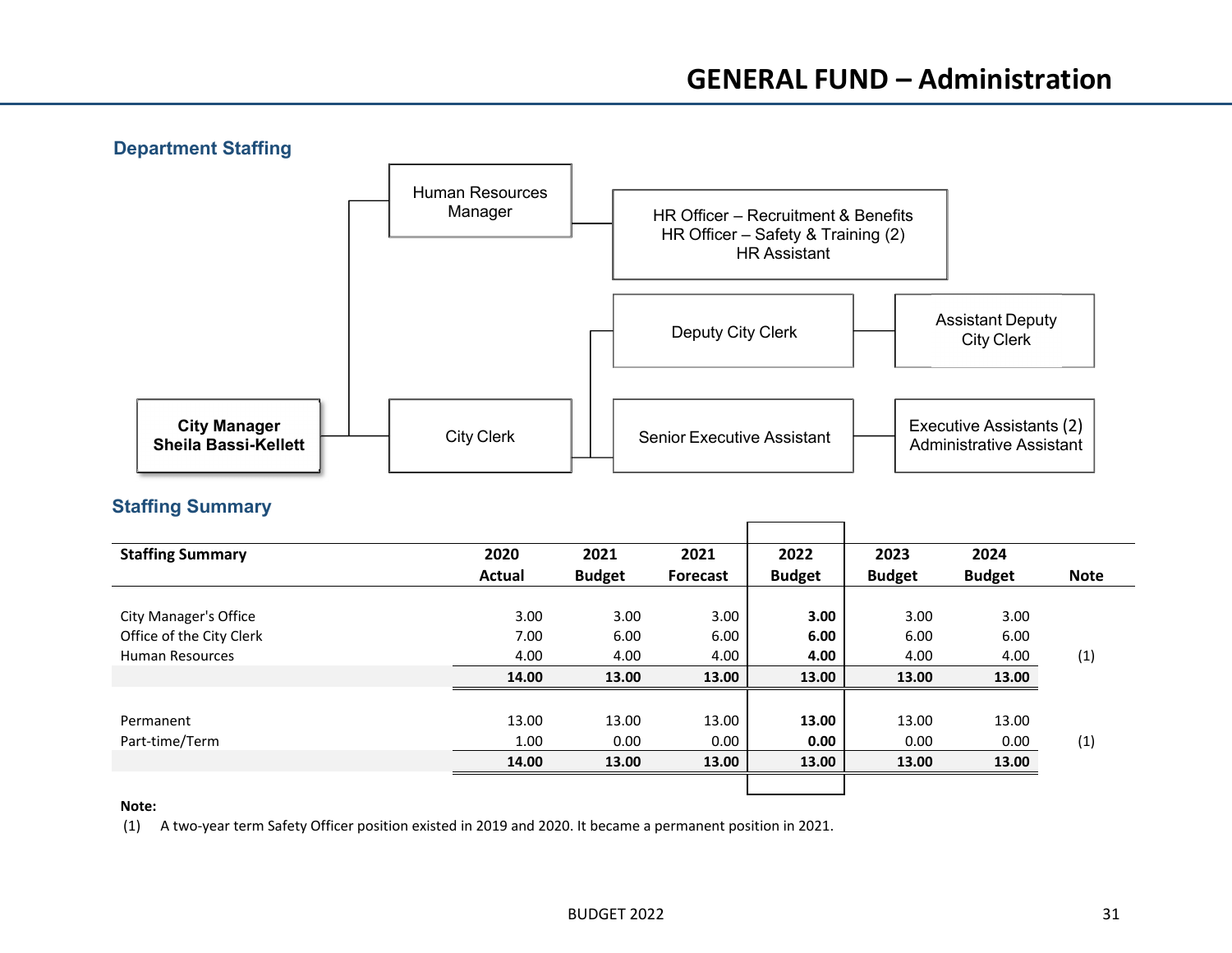### **CITY MANAGER'S OFFICE**

The City Manager's Office has overall responsibility for the administration of the municipal corporation. This includes developing corporate policy as well as providing policy advice to Council regarding the City's organization and operating procedures. The City Manager's Office provides administrative leadership, coordinates interdepartmental activities, directs the implementation of Councilapproved Policies and administers the appropriate controls to ensure that all City programs are delivered effectively and efficiently while encouraging innovation and creativity in programs.

The City Manager's Office provides leadership to the City's seven departments: Administration, Community Services, Corporate Services, Economic Development and Strategy, Planning and Development, Public Works and Engineering, and Public Safety. Each department is led by a Director. Further, the City Manager has responsibility for the services of the Human Resources Division and the Office of the City Clerk. Each division is headed by a Manager.

| <b>Administration Budget</b>            | 2020           | 2021                     | 2021     | 2022          | 2023                     | 2024          |  |
|-----------------------------------------|----------------|--------------------------|----------|---------------|--------------------------|---------------|--|
|                                         | <b>Actuals</b> | <b>Budget</b>            | Forecast | <b>Budget</b> | <b>Budget</b>            | <b>Budget</b> |  |
|                                         | (5000's)       | (5000's)                 | (5000's) | (5000's)      | (5000's)                 | (5000's)      |  |
| Revenue                                 |                |                          |          |               |                          |               |  |
| Grants                                  | 35             | $\blacksquare$           |          |               | $\overline{\phantom{a}}$ |               |  |
| <b>Total Revenue</b>                    | 35             | $\overline{\phantom{a}}$ | -        |               | $\blacksquare$           | $\sim$        |  |
|                                         |                |                          |          |               |                          |               |  |
| <b>Expenditures (By Division)</b>       |                |                          |          |               |                          |               |  |
| City Manager                            | 831            | 773                      | 987      | 1,031         | 1,052                    | 1,091         |  |
| Office of the City Clerk                | 830            | 843                      | 803      | 1,039         | 902                      | 936           |  |
| <b>Human Resources</b>                  | 1,447          | 1,597                    | 1,643    | 1,673         | 1,809                    | 2,016         |  |
| <b>Total Expenditures (By Division)</b> | 3,108          | 3,213                    | 3,433    | 3,743         | 3,763                    | 4,043         |  |
| <b>Net Revenue (Expenditures)</b>       | (3,073)        | (3,213)                  | (3, 433) | (3,743)       | (3,763)                  | (4,043)       |  |
|                                         |                |                          |          |               |                          |               |  |
| <b>Expenditure (by Object)</b>          |                |                          |          |               |                          |               |  |
| Wages & Benefits                        | 2,273          | 2,191                    | 2,185    | 2,256         | 2,354                    | 2,545         |  |
| <b>General Services</b>                 | 719            | 865                      | 1,092    | 1,317         | 1,206                    | 1,292         |  |
| Materials                               | 116            | 157                      | 156      | 170           | 203                      | 206           |  |
| <b>Total Expenditures (By Object)</b>   | 3,108          | 3,213                    | 3,433    | 3,743         | 3,763                    | 4,043         |  |
|                                         |                |                          |          |               |                          |               |  |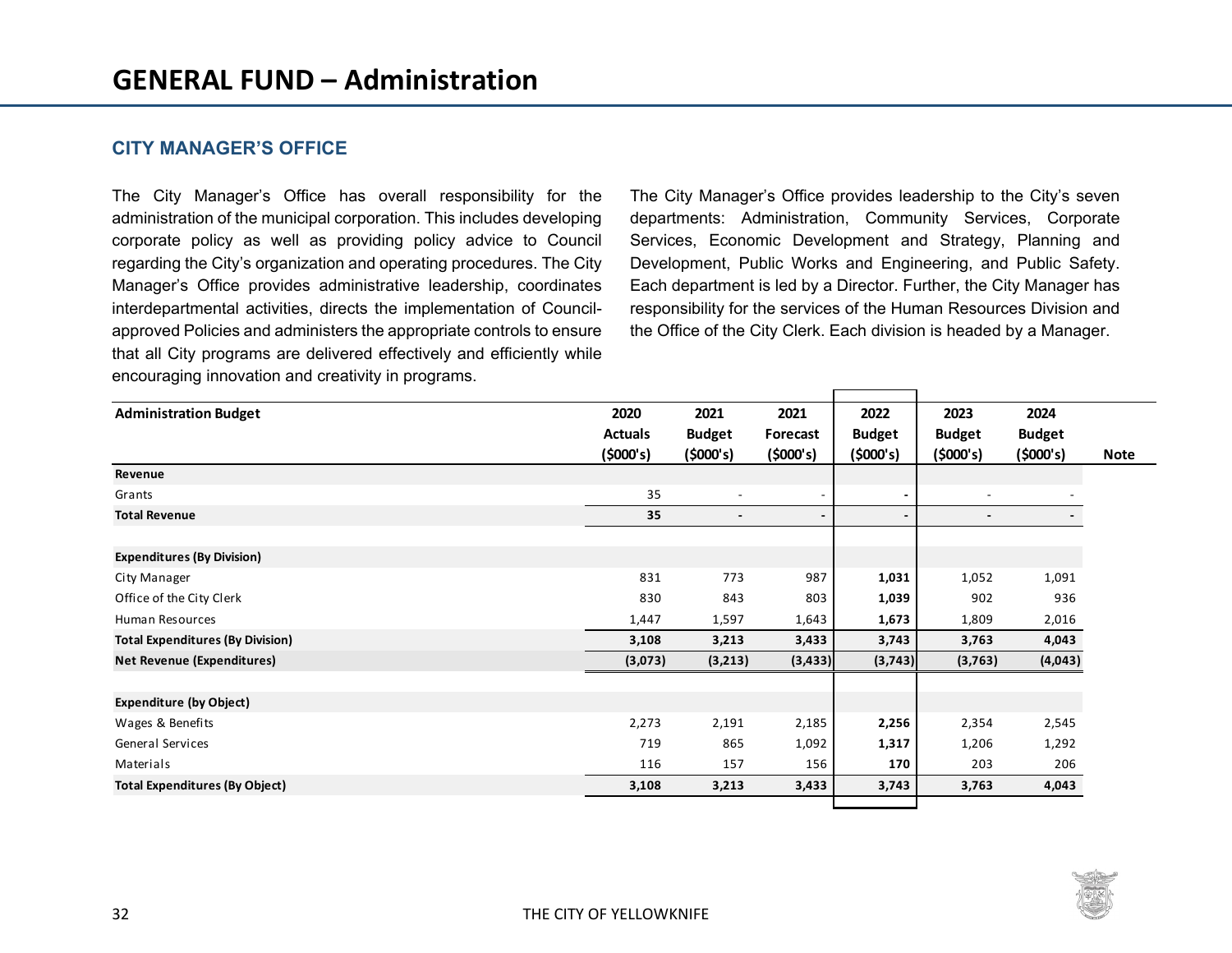# **GENERAL FUND – Administration**

| <b>City Manager Budget</b>              | 2020           | 2021                     | 2021            | 2022          | 2023           | 2024          |             |
|-----------------------------------------|----------------|--------------------------|-----------------|---------------|----------------|---------------|-------------|
|                                         | <b>Actuals</b> | <b>Budget</b>            | <b>Forecast</b> | <b>Budget</b> | <b>Budget</b>  | <b>Budget</b> |             |
|                                         | (5000's)       | (5000's)                 | (5000's)        | (5000's)      | (5000's)       | (5000's)      | <b>Note</b> |
| Revenue                                 |                |                          |                 |               |                |               |             |
| Grants                                  | 35             | $\overline{a}$           |                 |               | $\blacksquare$ |               | (1)         |
| <b>Total Revenue</b>                    | 35             | $\overline{\phantom{0}}$ |                 |               | $\overline{a}$ |               |             |
|                                         |                |                          |                 |               |                |               |             |
| <b>Expenditures (by Activity)</b>       |                |                          |                 |               |                |               |             |
| Administrative                          | 41             | 38                       | 49              | 52            | 53             | 54            |             |
| Long Term Planning & Priority Setting   | 167            | 156                      | 198             | 158           | 159            | 165           |             |
| Public Inquiry & Communication          | 251            | 232                      | 298             | 259           | 263            | 272           |             |
| Reconciliation                          |                | $\overline{\phantom{a}}$ |                 | 206           | 210            | 218           |             |
| Team Leadership                         | 122            | 116                      | 149             | 103           | 105            | 108           |             |
| Legislation & Governance                | 250            | 231                      | 293             | 253           | 262            | 274           |             |
| <b>Total Expenditures (By Activity)</b> | 831            | 773                      | 987             | 1,031         | 1,052          | 1,091         |             |
| <b>Net Revenue (Expenditures)</b>       | (796)          | (773)                    | (987)           | (1,031)       | (1,052)        | (1,091)       |             |
|                                         |                |                          |                 |               |                |               |             |
| <b>Expenditures (By Object)</b>         |                |                          |                 |               |                |               |             |
| Wages & Benefits                        | 716            | 698                      | 698             | 717           | 755            | 788           |             |
| <b>General Services</b>                 | 105            | 63                       | 277             | 291           | 268            | 269           | (2)         |
| Materials                               | 10             | 12                       | 12              | 23            | 29             | 34            | (3)         |
| <b>Total Expenditures (By Object)</b>   | 831            | 773                      | 987             | 1,031         | 1,052          | 1,091         |             |
| $\mathbf{A}$ $\mathbf{A}$ $\mathbf{A}$  |                |                          |                 |               |                |               |             |

#### Note:

(1) Indigenous relations federal grant.

(2) Corporate planning, public relations, reconciliation and legal fees. The 2022 Budget allocations include \$150,000 for Reconciliation work which includes opportunities to expand staff knowledge and awareness, and a one-time allocation of \$75,000 for Staff Succession Planning.

(3) Office overhead and travel expenses.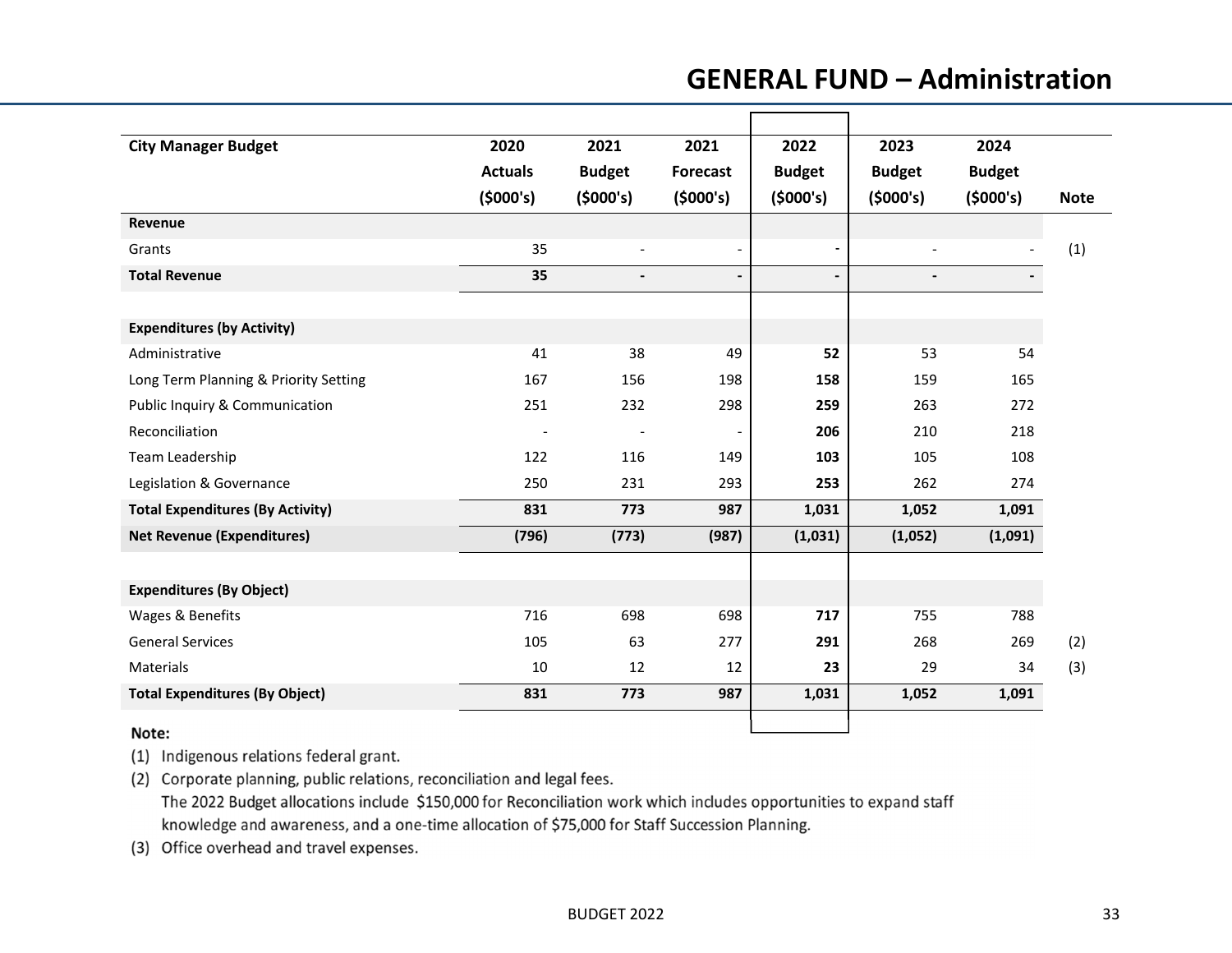### **OFFICE OF THE CITY CLERK**

The Office of the City Clerk provides legislative support services to City Council, its Standing and Special Committees, Administration, the Development Appeal Board and the Board of Revision. As part of its legislative support services, the Office of the City Clerk ensures that the process of Council and its Committees is followed as prescribed in the Council Procedures By-law and applicable territorial and federal legislation.

The Office of the City Clerk coordinates reports and information received from various departments of the City, as well as outside sources, for the preparation of agendas, and attends the various meetings to record the minutes of proceedings. All copies of original Minutes and By-laws are retained in the Office of the City Clerk, along with the Official Corporate Seal of the City.

The Office of the City Clerk conducts all municipal general elections and by-elections, and voter borrowing approval referendums in accordance with the prescribed legislation.

The Office of the City Clerk contributes to the City's Public and Statutory Information Program and produces a weekly information flyer that is distributed to all deliverable addresses within the municipality.

The Office of the City Clerk also assists all City departments with records management practices and provides training in electronic records management software.

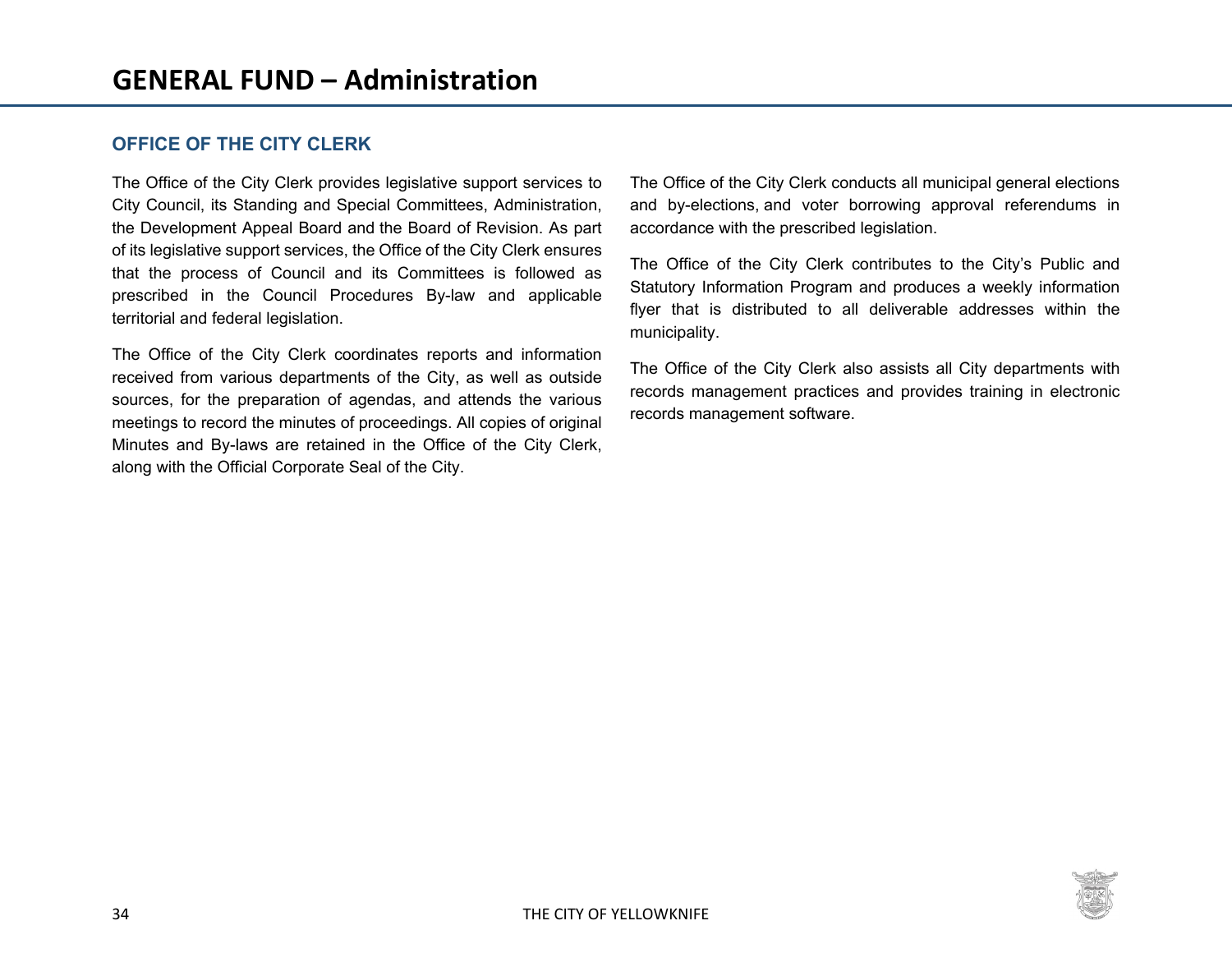# **GENERAL FUND – Administration**

| <b>Office of the City Clerk Budget</b>  | 2020           | 2021                     | 2021            | 2022           | 2023           | 2024          |             |
|-----------------------------------------|----------------|--------------------------|-----------------|----------------|----------------|---------------|-------------|
|                                         | <b>Actuals</b> | <b>Budget</b>            | <b>Forecast</b> | <b>Budget</b>  | <b>Budget</b>  | <b>Budget</b> |             |
|                                         | (5000's)       | (\$000's)                | (5000's)        | (5000's)       | (5000's)       | (5000's)      | <b>Note</b> |
| Revenue                                 |                |                          |                 |                |                |               |             |
| <b>Total Revenue</b>                    |                | $\overline{\phantom{0}}$ | -               | $\blacksquare$ | $\blacksquare$ |               |             |
|                                         |                |                          |                 |                |                |               |             |
| <b>Expenditures (by Activity)</b>       |                |                          |                 |                |                |               |             |
| Administrative                          | 207            | 506                      | 482             | 530            | 461            | 480           |             |
| Election Administration                 |                | 26                       | 24              | 31             | 29             | 30            |             |
| Public Inquiry & Communication          | 290            | 211                      | 201             | 345            | 310            | 319           |             |
| Team Leadership                         | 41             |                          |                 |                |                |               |             |
| Legislation & Governance                | 292            | 100                      | 96              | 133            | 102            | 107           |             |
| <b>Total Expenditures (By Activity)</b> | 830            | 843                      | 803             | 1,039          | 902            | 936           |             |
| <b>Net Revenue (Expenditures)</b>       | (830)          | (843)                    | (803)           | (1,039)        | (902)          | (936)         |             |
|                                         |                |                          |                 |                |                |               |             |
| <b>Expenditures (By Object)</b>         |                |                          |                 |                |                |               |             |
| Wages & Benefits                        | 727            | 705                      | 699             | 734            | 755            | 786           | (1)         |
| <b>General Services</b>                 | 102            | 133                      | 99              | 300            | 142            | 145           | (2)         |
| Materials                               | 1              | 5                        | 5               | 5              | 5              | 5             |             |
| <b>Total Expenditures (By Object)</b>   | 830            | 843                      | 803             | 1,039          | 902            | 936           |             |
|                                         |                |                          |                 |                |                |               |             |
|                                         |                |                          |                 |                |                |               |             |

#### **Note:**

(1) In 2021, the City's corporate communications function and associated position were transferred from the Office of the City Clerk to the Economic Development & Strategy Department.

(2) Webcasting, teleconferencing, and 2022 election.